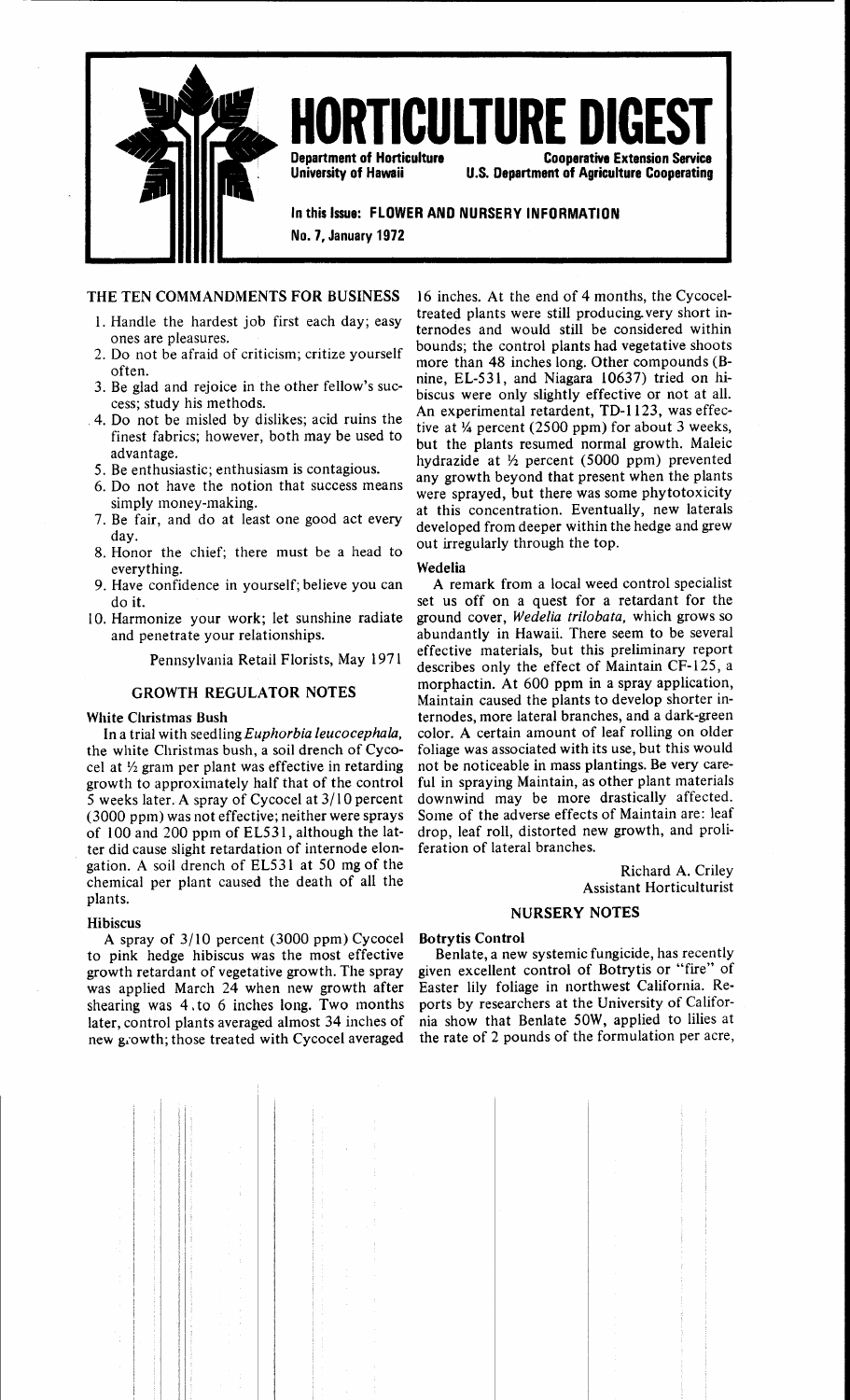produced control equal to or better than the standard bordeaux mixture. It was also apparent that Benlate is a material comparable with the standard PCNB-Ferbam dip for lily bulb rootdisease control.

# California Agriculture, March 1971

# Orchid Virus

Plant pathologists report that an insidious virus disease of orchids, which quickly renders orchid blossoms useless, has been found in a number of locations in California. The disease, not known to occur in California until 1970, endangers the State's \$4 million industry in cut orchids, along with the valuable orchid collections of many private growers.

Symptoms of the disease appear as elongated brown spots along the midrib and longer veins of the petals and sepals, with a few spots on the lip of the blossom. Orchid leaves do not show distinct symptoms of the disease. Since symptoms may not appear until after the orchid blossoms are cut, customer dissatisfaction may create a marketing problem. Customers may switch to other types of cut flowers, as has been reported in Illinois, Maryland and Florida, where the disease has caused marketing problems.

> Pacific Nurseryman and Garden Supply Dealer, April 1971

## 1972 All-American Rose Selections Announced

Two outstanding All-American Rose Selections award winners for 1972 have been announced by the Selection Committee. Apollo, produced by Dr. David Armstrong, is a sunrise-yellow hybrid tea. Portrait, several-toned pink hybrid tea, was developed by Carl Meyer, an amateur hybridizer from Cincinnati, Ohio. This is the first time in the 32-year history of AU-American Rose Selections awards that an amateur has competed successfully against the professional hybridizers to win an award.

These new selections are on display at the All-American Rose test garden at the Kula Branch Experiment Station on Maui.

### New Anthurium Released

A new anthurium, 'Manoa Mist,' is being released to the anthurium industry by the Hawaii Agricultural Experiment Station. The whiteflowered seedling was selected by Kamemoto et al from offsprings of a 'Uniwai' X 'Marian Seefurth' cross. 'Manoa Mist' has outstanding flower quality and a high degree of anthracnose resistance. The yield is about 7.3 flowers per plant per year compared to an average of 6 for most commercial cultivars.

> Hawaii Farm Science Vol. 20 (No.3), 1971

# Better Anthurium Rooting with Mist

Intermittent mist was found beneficial in rooting anthurium cuttings in studies conducted by Kunisaki and Sagawa of the Hawaii Agricultural Experiment Station. When intermittent mist was compared with daily watering with an overhead sprinkler system, misting more than doubled the number of cuttings that rooted and also increased average length of the root produced. In another experiment to determine the number of fully expanded leaves which are needed on cuttings to obtain good rooting, it was noted that two or three leaves per cutting resulted in more roots and longer roots per cutting than on cuttings with one leaf.

> Hawaii Farm Science Vol. 20 (No.3), 1971

## **AIR** POLLUTION

We are becoming more concerned and aware of pollution of our environment. Pollution can take many and diverse forms. Air and water pollution have received wide publicity in recent years. Other forms, not as widely recognized, include visual pollution from litter, power lines, billboards and slum areas.

Residents of Hawaii are fortunate because we . are not yet faced with the serious air pollution problems encountered by many mainland communities. Air becomes contaminated when anything is added to it. The atmosphere can contain certain contaminants and remain unobjectionable. It becomes objectionable only when the amount of impurities added affect people, plants or animals. Air pollution covers the entire scale of contaminants-smoke, dust, fumes, mist, radioactive wastes, odors, gases and combinations of these items.

Many of these pollutants have an adverse effect on plants. Certain of the more sensitive plants may serve as "biological indicators" or monitors of air pollution. The general categories of pollutants of most concern to nurserymen and plantsmen are ozone, peroxyacetyl-nitrate, sulfur dioxide and fluorides.

### **Ozone**

Symptoms of ozone injury may include reddish-brown stipple or bleached flecking on the upper surface of the leaf; small areas merge to form irregular blotches and marginal rolling and scorch when severe. Sensitive plants include lilac, white and scotch pine, black locust, sycamore, green and white ash, tulip poplar, European larch, aster, salvia and dahlia.

### Peroxyacetyl-nitrate

Symptoms of peroxyacetyl-nitrate injury may be collapse of tissues on lower leaf surfaces,

2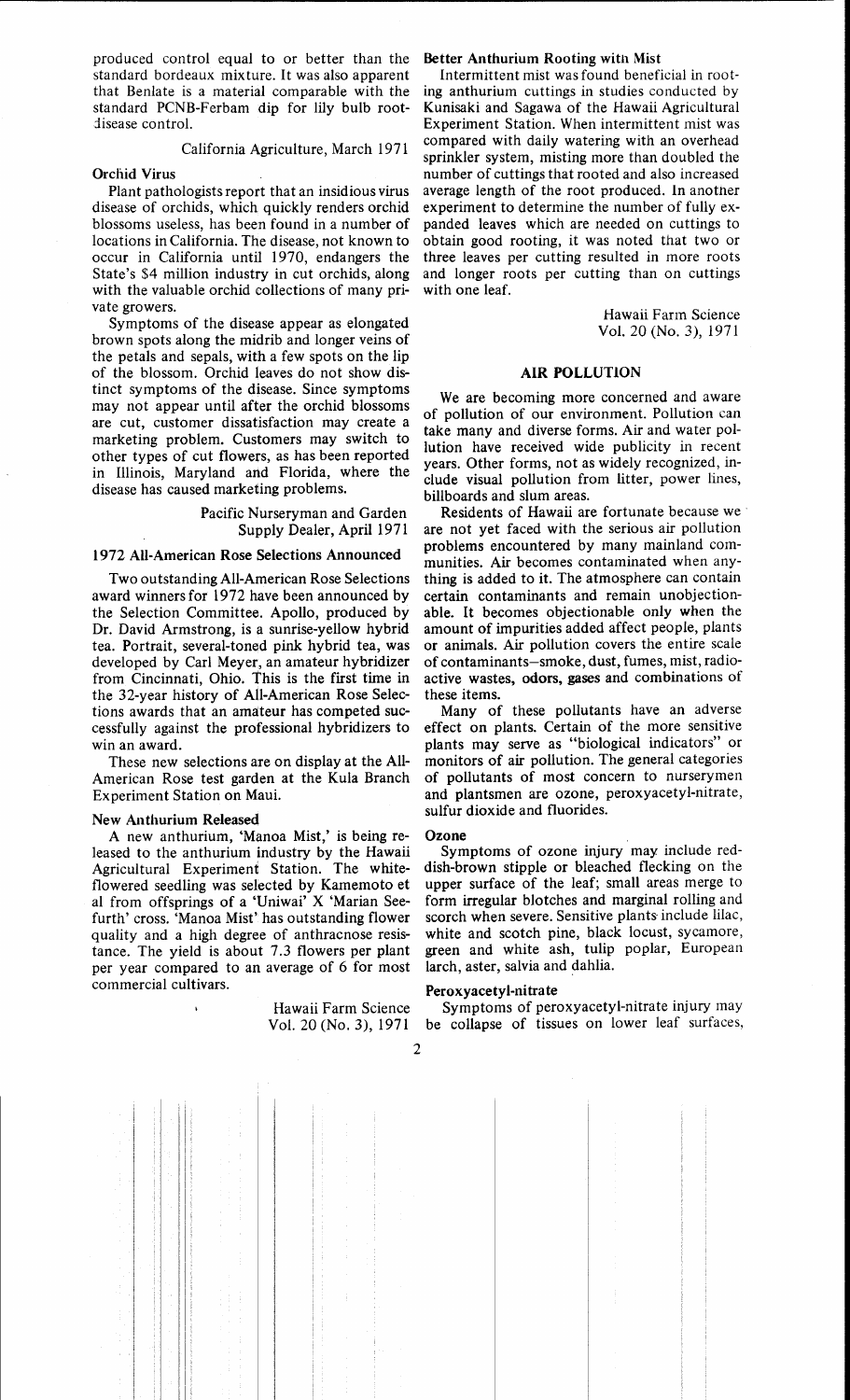which appears silver or bronze in bands or blotches, Chlorosis or bleaching is noted in conifers, Typical sensitive plants are petunia, salvia, chrysanthemum, snapdragon, aster and primrose,

# Sulfur dioxide

Typical symptoms of sulfur dioxide injury include light blotches between veins and on the leaf margin; adjacent tissues appear chlorotic. Conifers show brown necrotic tips on the needles. Sensitive plants may be larch, white pine, Douglas fir, spruce, white fir, scarlet hawthorn, verbena, and certain tulip varieties.

# Fluoride

The symptoms of injury from fluoride gases would be tips and margins of leaves becoming necrotic with scorched appearance; distinct separation accented by a narrow dark reddish-brown or slightly chlorotic band. Conifers show brown to reddish-brown necrotic needle tips, Sensitive indicator plants might be pine, gladiolus and iris.

Scientists at ARS, Beltsville, Maryland, have found that the Bel-W3 tobacco plant is especially useful in monitoring photochemical oxidant pollutants. This plant shows characteristic, easily identified and highly specific symptoms over a wide range of conditions,

# AVAILABLE PUBLICATIONS

Artificial Light," plant lovers can learn how to nursery operations, and lists publications availagrow plants in a basement greenhouse, start seed- ble and where they can be obtained. grow plants in a basement greenhouse, start seed- ble and where they can be obtained.<br>lings under lights, root cuttings, and even ripen To get your free copy of this publication, lings under lights, root cuttings, and even ripen green tomatoes brought in from the garden. For- "The Nursery Business," Small Business Bibliocing data for 38 kinds of flowers, from begonias graphy No. 14, contact your Small Business Adto sweet peas, will prove helpful to those wanting ministration Field Office, Suite 286, 1015 Bish-<br>out-of-season bloom. Experts in the field explain op St., Honolulu, Hawaii 96813. Also available the reasons plants respond to lights as they do and the practical use of lights in plant culture. No. 74.

There's extensive information in the book on  $G$ rowing Ornamentals in Urban Gardens In the practical use of lights in plant culture.<br>
There's extensive information in the book on<br>
selection and use of different kinds of lights, re-<br>
"Growing Ornamentals in Urban Gardens," flectors, fixtures and timers. The 48 illustrations There's extensive information in the book on<br>selection and use of different kinds of lights, re-<br>flectors, fixtures and timers. The 48 illustrations<br>include inspiring ideas for arranging plants in an<br>ment of Agriculture, p attractive way in the home. Reference tables sup-<br>ply lists of plants with their light requirements, on how to grow and care for plants<br>environment. Included is informational ply lists of plants with their light requirements,

ted by R. Milton Carleton, is the sixty-second in<br>a series of popular garden reference books, pub-<br>lished by the Garden as a public service. Copies<br>of Agriculture Weshington, D.C. 20250 lished by the Garden as a public service. Copies will be included information, 0.3. Department<br>are available by mail for a small fee from the of Agriculture, Washington, D. C. 20250. Brooklyn Botanic Garden, 1000 Washington Ave., Brooklyn, N. Y. 11225.

find helpful information in a new circular, "How ted, there are two sides. Margaret Herbst, in her

To Service a Tree," prepared by Dr. Donald P. Watson, Extension Specialist in Horticulture. This publication, Cooperative Extension Circular 450, provides useful information on pruning and training, fertilizing, watering, repairing valuable shade and landscape trees.

To receive a free copy of this publication, contact your local extension office or write to the College of Tropical Agriculture Publications and Information Office, Krauss Hall, University of Hawaii 96822,

# Hawaii Flowers and Nursery Products 1970

A source of valuable information on Hawaii's ornamental industry is a recent report, "Hawaii Flowers and Nursery Products 1970," published by the Hawaii Crop and Livestock Reporting Service of the State Department of Agriculture. Information is presented on the number of farms, total value of sales, number sold, and wholesale value of sales for cut and lei flowers, cut cultivated greens, potted plants and nursery products. Also included is information on land area utilization, out-of-State shipments and labor employed on farms to produce flowers and nursery products.

## The Nursery Business

For those seeking information on starting into the nursery business or improving their nursery operation, a bibliography listing books and other Gardening under Artificial Light publications is available. This publication, pre-From the 18 articles in the new 64-page Brook- pared by John J. Pinney, author of several books lyn Botanic Garden Handbook, "Gardening under on the nursery business, explains various types of on the nursery business, explains various types of

op St., Honolulu, Hawaii 96813. Also available<br>is "Retail Florist," Small Business Bibliography

include inspiring ideas for arranging plants in an<br>attractive way in the home. Reference tables sup-<br>the set of plants in the urban<br>on how to grow and care for plants in the urban on how to grow and care for plants in the urban environment. Included is information on preparattractive way in the home. Reference tables sup-<br>ply lists of plants with their light requirements,<br>and sources of materials, plants and books.<br>"Gardening under Artificial Light," guest-edi-<br>ted by R. Milton Carleton, is

How To Service a Tree The Service a Tree Christian Christian Christian Christian Christian Christian Christian Christian Christian Christian Christian Christian Christian Christian Christian Christian Christian Christian C Gardeners interested in care of their trees will artificial turf, Like any issue that might be deba-

3